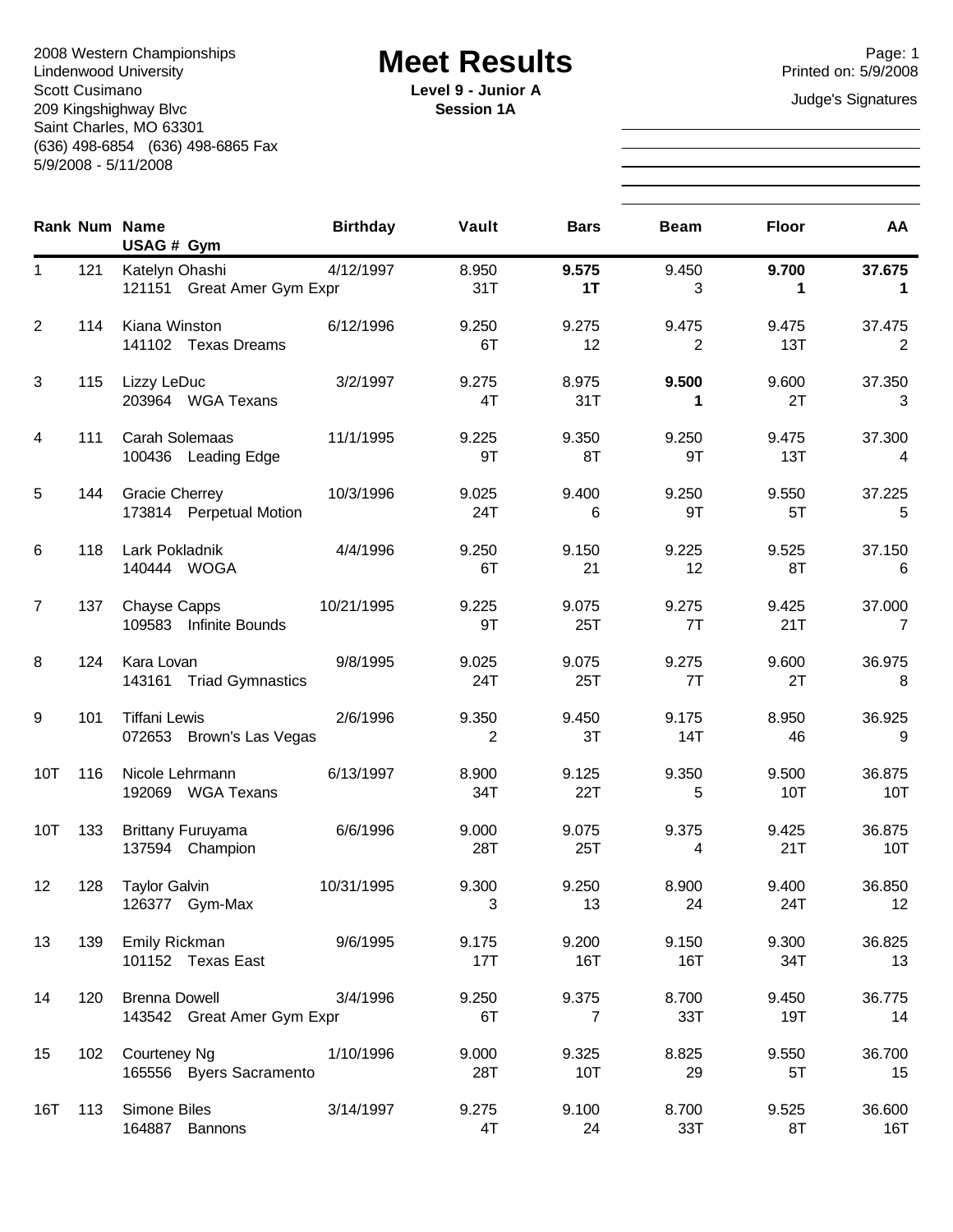Page: 2<br>
Lindenwood University **Example Acet Results**<br>
Printed on: 5/9/2008 Lindenwood University Scott Cusimano 209 Kingshighway Blvc Saint Charles, MO 63301 (636) 498-6854 (636) 498-6865 Fax 5/9/2008 - 5/11/2008

**Level 9 - Junior A Session 1A**

|     |     | <b>Rank Num Name</b><br>USAG # Gym           | <b>Birthday</b> | Vault        | <b>Bars</b>  | <b>Beam</b>  | <b>Floor</b> | AA            |
|-----|-----|----------------------------------------------|-----------------|--------------|--------------|--------------|--------------|---------------|
| 16T | 104 | Kristen Nogaki<br>131896 Gym-Max             | 8/31/1996       | 9.400<br>1   | 9.175<br>19T | 8.875<br>25T | 9.150<br>41T | 36.600<br>16T |
| 18  | 117 | Abbie Epperson<br>140118 WOGA                | 3/17/1996       | 8.900<br>34T | 8.975<br>31T | 9.200<br>13  | 9.500<br>10T | 36.575<br>18  |
| 19  | 119 | Andavea Alexander<br>291216 Chows Gymnastics | 3/28/1996       | 9.075<br>21T | 9.075<br>25T | 9.050<br>19T | 9.350<br>30  | 36.550<br>19  |
| 20  | 103 | Megan Kyle<br>098077 Gym-Max                 | 7/20/1995       | 9.200<br>14T | 9.200<br>16T | 8.650<br>37T | 9.475<br>13T | 36.525<br>20  |
| 21T | 135 | Jamie Gerow<br>164461 Cypress Academy        | 9/7/1995        | 9.225<br>9T  | 9.325<br>10T | 8.625<br>39  | 9.325<br>31T | 36.500<br>21T |
| 21T | 131 | Jessica Ralph<br>197810 Technique            | 3/1/1996        | 8.825<br>39T | 9.125<br>22T | 9.325<br>6   | 9.225<br>38  | 36.500<br>21T |
| 23  | 126 | Alyssa Scholl<br>112548 Arizona Sunrays      | 7/31/1995       | 9.025<br>24T | 9.175<br>19T | 8.950<br>23  | 9.275<br>36T | 36.425<br>23  |
| 24T | 105 | Mari Reeve<br>085193 SCEGA                   | 8/14/1995       | 8.950<br>31T | 9.575<br>1T  | 8.400<br>45T | 9.400<br>24T | 36.325<br>24T |
| 24T | 106 | Devin Sheridan<br>163095 SCEGA               | 10/29/1995      | 8.250<br>48  | 9.425<br>5   | 9.150<br>16T | 9.500<br>10T | 36.325<br>24T |
| 26  | 136 | <b>Madison Cindric</b><br>141199 Denton Gymn | 6/7/1996        | 8.975<br>30  | 8.525<br>42  | 9.250<br>9T  | 9.550<br>5T  | 36.300<br>26  |
| 27  | 130 | Julia Schwartz<br>139127 Team Dynamics       | 1/9/1996        | 8.850<br>37T | 9.225<br>14T | 8.800<br>30T | 9.325<br>31T | 36.200<br>27  |
| 28  | 123 | Danielle Breen<br>133209 Triad Gymnastics    | 3/14/1996       | 8.725<br>43T | 9.200<br>16T | 8.725<br>32  | 9.475<br>13T | 36.125<br>28  |
| 29T | 127 | Cari Reiswig<br>164866 Byers Sacramento      | 6/15/1996       | 8.900<br>34T | 8.550<br>41  | 9.175<br>14T | 9.475<br>13T | 36.100<br>29T |
| 29T | 122 | Erin Fardy<br>103398 LaFleur's-WI            | 10/23/1995      | 8.950<br>31T | 8.850<br>34  | 8.875<br>25T | 9.425<br>21T | 36.100<br>29T |
| 29T | 140 | Tia Allbritten<br>134605 Texas Elite         | 10/29/1996      | 9.200<br>14T | 8.475<br>45T | 9.050<br>19T | 9.375<br>27T | 36.100<br>29T |
| 32  | 129 | Kaitlin Rahon<br>131891 Kips                 | 2/22/1996       | 9.100<br>20  | 8.600<br>40  | 8.875<br>25T | 9.475<br>13T | 36.050<br>32  |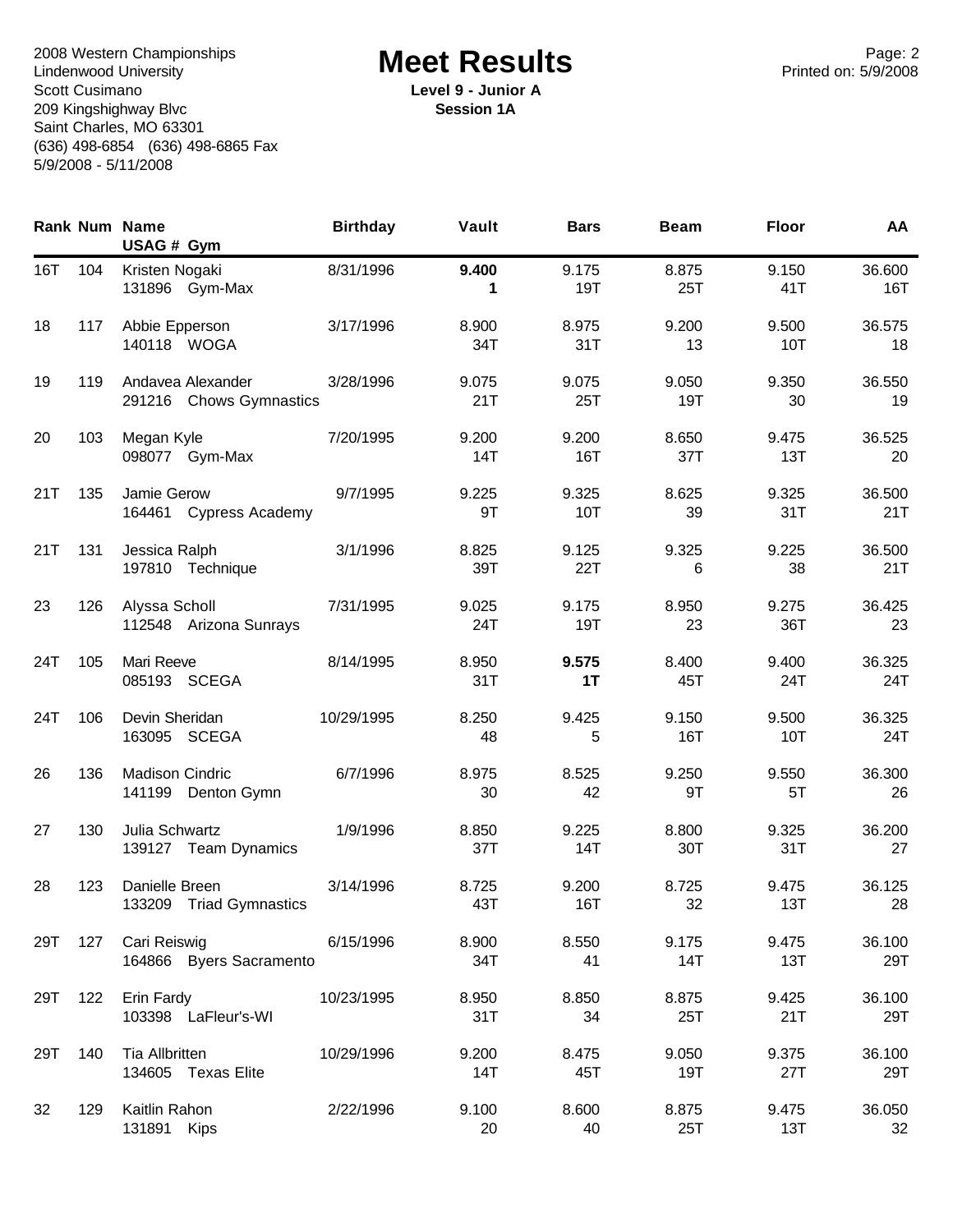Page: 3<br>
Lindenwood University **Example Acet Results**<br>
Printed on: 5/9/2008 Lindenwood University Scott Cusimano 209 Kingshighway Blvc Saint Charles, MO 63301 (636) 498-6854 (636) 498-6865 Fax 5/9/2008 - 5/11/2008

**Level 9 - Junior A Session 1A**

|     |     | <b>Rank Num Name</b><br>USAG # Gym              | <b>Birthday</b> | Vault        | <b>Bars</b>  | <b>Beam</b>  | <b>Floor</b> | AA            |
|-----|-----|-------------------------------------------------|-----------------|--------------|--------------|--------------|--------------|---------------|
| 33  | 149 | <b>Wynter Childers</b><br>180221 Spearfish      | 12/28/1997      | 9.025<br>24T | 8.700<br>38  | 8.700<br>33T | 9.600<br>2T  | 36.025<br>33  |
| 34  | 110 | Kiana Palin<br>171714 Hawaiian Isl Twistrs      | 7/22/1997       | 9.075<br>21T | 9.225<br>14T | 8.400<br>45T | 9.150<br>41T | 35.850<br>34  |
| 35  | 146 | <b>Taylor Romans</b><br>068779 Premier Gymn.-NE | 7/30/1995       | 8.800<br>41T | 8.750<br>36T | 9.075<br>18  | 9.175<br>39T | 35.800<br>35  |
| 36T | 107 | Nicole Johnson<br>153334 Advanced Gymn          | 9/30/1996       | 8.850<br>37T | 8.500<br>43T | 8.975<br>22  | 9.325<br>31T | 35.650<br>36T |
| 36T | 138 | Gabby Bowling<br>130495 Krafft Academy          | 8/6/1995        | 9.200<br>14T | 8.750<br>36T | 9.050<br>19T | 8.650<br>48  | 35.650<br>36T |
| 38  | 112 | Julie Jennings<br>108608 Metropolitan           | 1/15/1996       | 9.225<br>9T  | 8.650<br>39  | 8.600<br>40T | 9.075<br>44  | 35.550<br>38  |
| 39  | 142 | Kennedy Finister<br>146349 WGA Texans           | 12/12/1995      | 9.225<br>9T  | 9.450<br>3T  | 7.550<br>49  | 9.300<br>34T | 35.525<br>39  |
| 40  | 134 | Kristen Reynolds<br>209975 Colorado Aerials     | 4/17/1996       | 8.800<br>41T | 9.350<br>8T  | 8.150<br>48  | 9.175<br>39T | 35.475<br>40  |
| 41  | 148 | Josalyn Ray<br>136409 Scamps Gymnastics         | 10/29/1996      | 9.125<br>19  | 8.475<br>45T | 8.600<br>40T | 9.100<br>43  | 35.300<br>41  |
| 42  | 109 | Nicole Moss<br>165001 Gold Star Gymn.           | 10/8/1996       | 8.675<br>45  | 8.500<br>43T | 8.800<br>30T | 9.275<br>36T | 35.250<br>42  |
| 43  | 141 | Jordyn Givens<br>051964 Top Flight              | 9/28/1995       | 8.600<br>46  | 8.875<br>33  | 8.300<br>47  | 9.450<br>19T | 35.225<br>43  |
| 44  | 145 | <b>Riley Claude</b><br>134631 Perpetual Motion  | 8/26/1995       | 8.050<br>49  | 9.000<br>30  | 8.650<br>37T | 9.375<br>27T | 35.075<br>44  |
| 45  | 108 | Samantha Martin<br>164999 Gold Star Gymn.       | 7/25/1996       | 8.500<br>47  | 8.775<br>35  | 8.525<br>42  | 9.025<br>45  | 34.825<br>45  |
| 46  | 147 | Chloe Leuma<br>157706 Rising Stars Gym.         | 7/28/1995       | 8.725<br>43T | 8.250<br>47  | 8.425<br>44  | 9.400<br>24T | 34.800<br>46  |
| 47  | 143 | <b>Avril Hayes</b><br>136619 WOGA               | 4/12/1997       | 9.175<br>17T | 9.050<br>29  | 8.500<br>43  | 8.000<br>49  | 34.725<br>47  |
| 48  | 132 | Allison Bushman<br>107649 Hawaiian Isl Twistrs  | 1/23/1996       | 9.050<br>23  | 7.000<br>48  | 8.700<br>33T | 8.850<br>47  | 33.600<br>48  |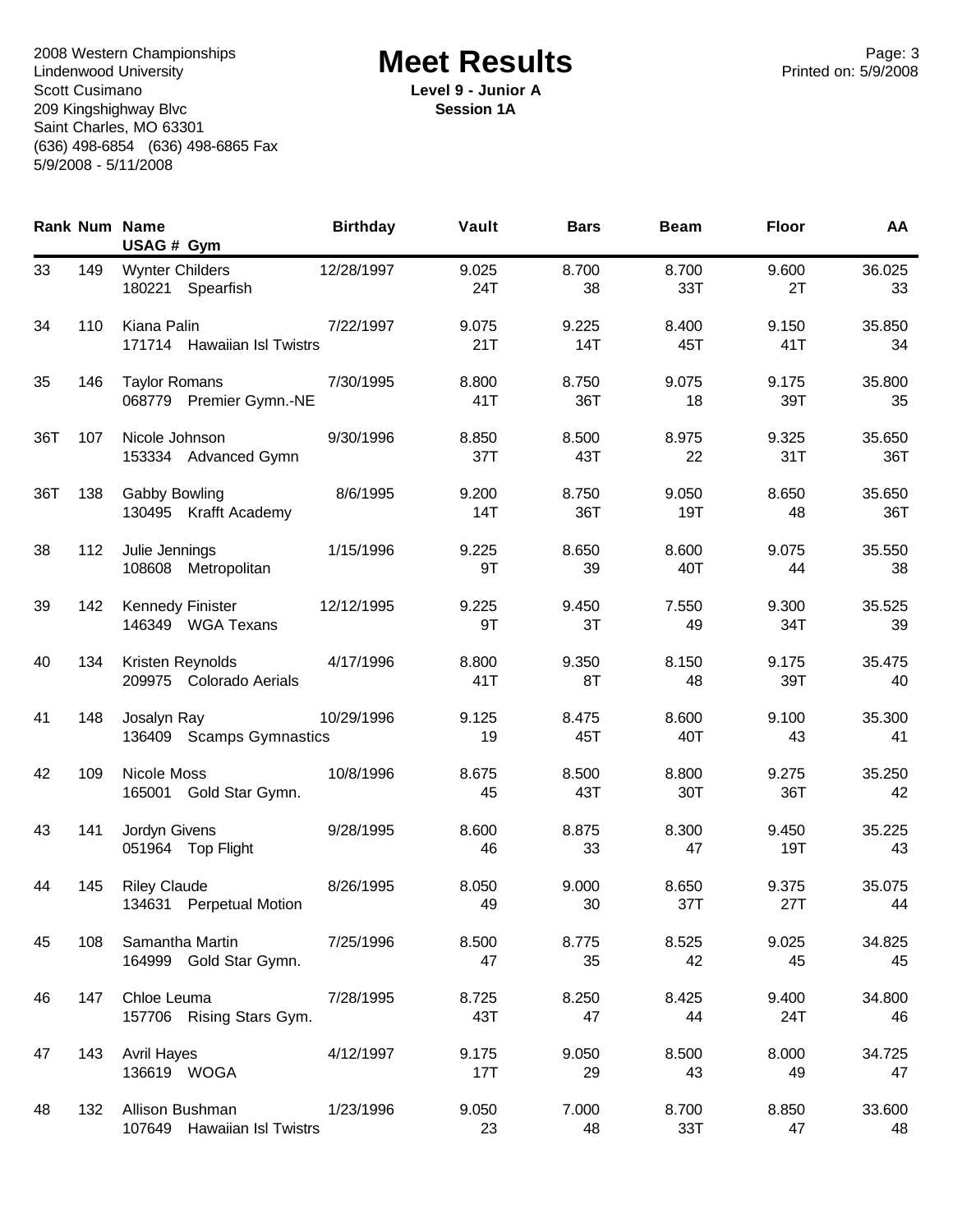Page: 4<br>
Lindenwood University **Example Acet Results**<br>
Printed on: 5/9/2008 Lindenwood University Scott Cusimano 209 Kingshighway Blvc Saint Charles, MO 63301 (636) 498-6854 (636) 498-6865 Fax 5/9/2008 - 5/11/2008

**Level 9 - Junior A Session 1A**

|    |     | Rank Num Name<br>USAG # Gym            | <b>Birthday</b> | Vault        | <b>Bars</b> | <b>Beam</b> | <b>Floor</b> | AA           |
|----|-----|----------------------------------------|-----------------|--------------|-------------|-------------|--------------|--------------|
| 49 | 125 | Shelby Greer<br>106574 Arizona Sunrays | 7/26/1995       | 8.825<br>39T | 0.000<br>49 | 8.850<br>28 | 9.375<br>27T | 27,050<br>49 |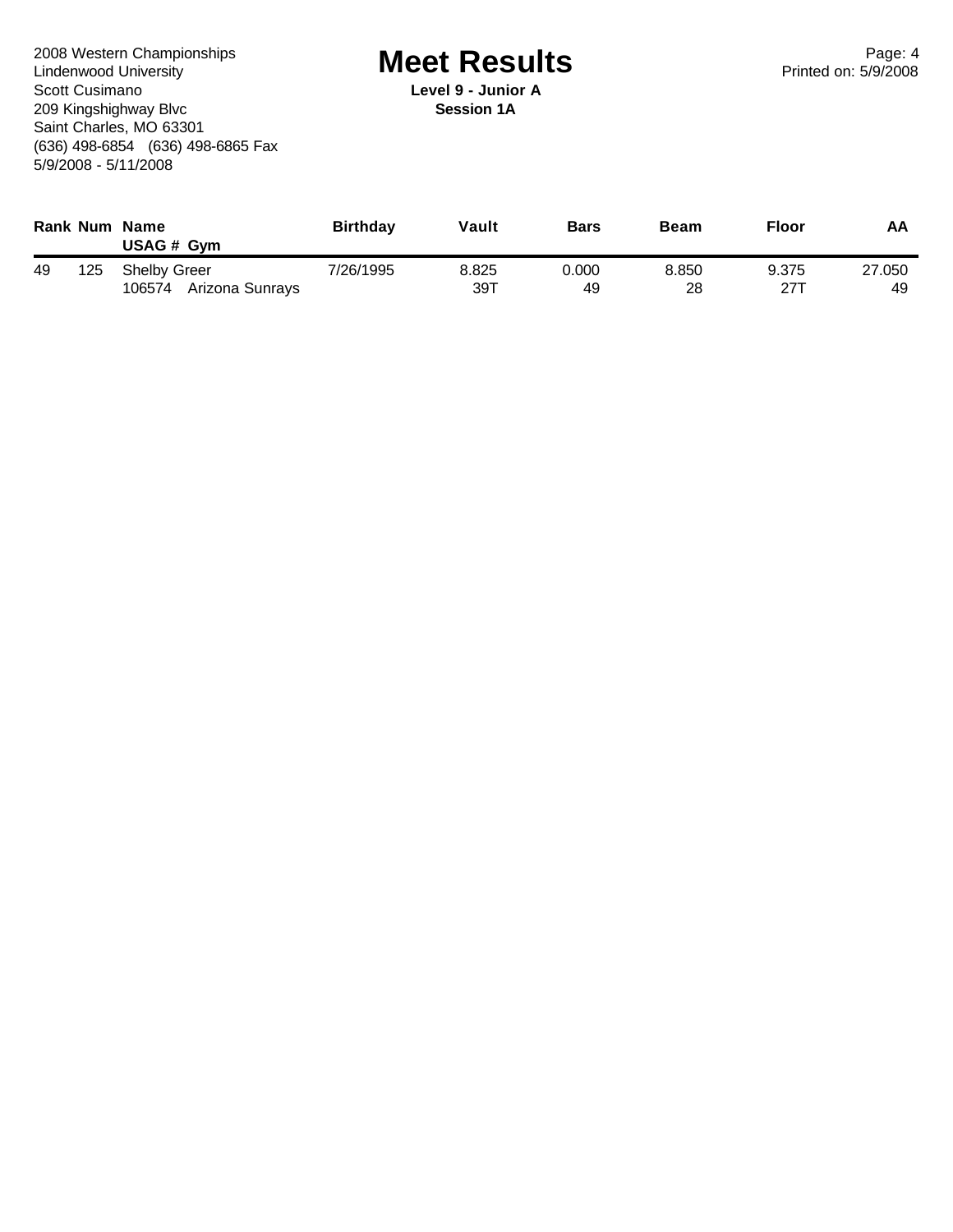Page: 1<br>
Lindenwood University **Example Acet Results**<br>
Printed on: 5/9/2008 Lindenwood University Scott Cusimano 209 Kingshighway Blvc Saint Charles, MO 63301 (636) 498-6854 (636) 498-6865 Fax 5/9/2008 - 5/11/2008

**Level 9 - Junior B** Judge's Signatures **Session 2A**

|                  |     | <b>Rank Num Name</b><br>USAG # Gym                     | <b>Birthday</b> | Vault          | <b>Bars</b>  | <b>Beam</b>             | <b>Floor</b> | AA            |
|------------------|-----|--------------------------------------------------------|-----------------|----------------|--------------|-------------------------|--------------|---------------|
| 1                | 215 | Jessica Howe<br>164645 Eagles Wings                    | 4/22/1995       | 9.225<br>4     | 9.350<br>10  | 9.375<br>3              | 9.550<br>3T  | 37.500<br>1   |
| $\overline{2}$   | 203 | <b>Rachel Schick</b><br>163398 Charter Oak Gliders     | 4/5/1995        | 9.125<br>9T    | 9.375<br>8T  | 9.400<br>1T             | 9.575<br>2   | 37.475<br>2   |
| 3                | 204 | Danielle Ramirez<br>101018 Gym-Max                     | 4/23/1995       | 9.525<br>1     | 9.150<br>21T | 9.175<br>8T             | 9.550<br>3T  | 37.400<br>3   |
| 4                | 228 | Serena Leong<br>136131<br>Diablo                       | 10/19/1994      | 8.975<br>24T   | 9.250<br>14T | 9.400<br>1T             | 9.475<br>6T  | 37.100<br>4   |
| 5                | 206 | Cheyenne Adamonis<br>099379 PGA                        | 9/14/1994       | 9.200<br>5T    | 9.425<br>5   | 8.900<br>22T            | 9.400<br>16  | 36.925<br>5   |
| 6                | 209 | <b>Audrey Ryals</b><br>106323 Gymnastics East          | 5/10/1995       | 9.100<br>12    | 9.450<br>4   | 9.175<br>8T             | 9.150<br>38T | 36.875<br>6   |
| $\overline{7}$   | 231 | <b>Baylie Divino</b><br>277245 Olympus                 | 11/21/1994      | 9.275<br>3     | 9.150<br>21T | 9.075<br>14             | 9.325<br>23T | 36.825<br>7   |
| 8                | 244 | Sydney Kennedy<br>150688 Great Amer Gym Expr           | 6/29/1995       | 8.975<br>24T   | 9.250<br>14T | 9.050<br>15             | 9.425<br>12T | 36.700<br>8   |
| $\boldsymbol{9}$ | 202 | Danielle Kovaltchouk<br>111000 Deltchev's              | 3/23/1995       | 8.975<br>24T   | 8.750<br>34T | 9.350<br>4T             | 9.600<br>1   | 36.675<br>9   |
| 10T              | 205 | <b>Courtney Burnett</b><br>057638 Oasis                | 12/29/1994      | 9.050<br>13T   | 8.925<br>30  | 9.175<br>8T             | 9.475<br>6T  | 36.625<br>10T |
| 10T              | 213 | Regan Hemry<br>136934 Bart Conner Gymn.                | 5/27/1995       | 8.975<br>$24*$ | 9.275<br>13  | 9.000<br>16T            | 9.375<br>17T | 36.625<br>10T |
| 10T              | 217 | Cole Sander<br>063905 Top Flight                       | 6/28/1995       | 8.975<br>$24*$ | 9.200<br>18  | 9.150<br>11T            | 9.300<br>26  | 36.625<br>10T |
| 13               | 212 | Diana Mejia<br>123612 Naydenov Gymn.                   | 3/31/1995       | 9.150<br>8     | 9.600<br>1   | 8.325<br>42             | 9.525<br>5   | 36.600<br>13  |
| 14               | 219 | Karly Brodersen<br>140234 All American - SD            | 1/11/1995       | 9.025<br>17T   | 9.175<br>19T | 8.950<br>20             | 9.425<br>12T | 36.575<br>14  |
| 15               | 245 | Elizabeth Dzwierzynski<br>098971 LaFleur's-WI          | 2/18/1995       | 9.050<br>13T   | 9.100<br>24T | 9.150<br>11T            | 9.250<br>29  | 36.550<br>15  |
| 16T              | 222 | <b>Madison McConkey</b><br>104080 Nebraska Sch of Gymn | 9/16/1994       | 9.125<br>9T    | 9.400<br>6T  | 9.200<br>$\overline{7}$ | 8.800<br>44T | 36.525<br>16T |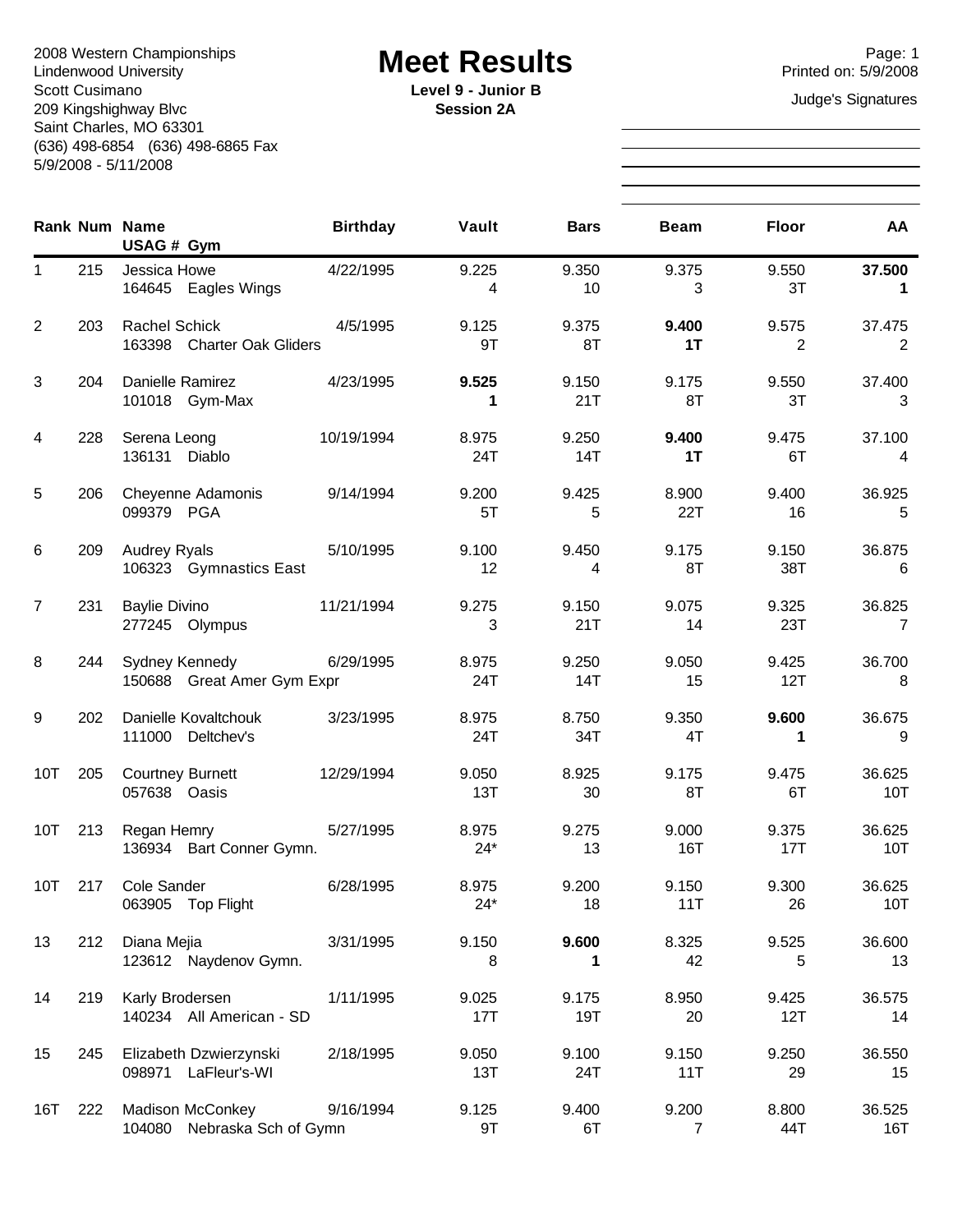Page: 2<br>
Lindenwood University **Example Acet Results**<br>
Printed on: 5/9/2008 Lindenwood University Scott Cusimano 209 Kingshighway Blvc Saint Charles, MO 63301 (636) 498-6854 (636) 498-6865 Fax 5/9/2008 - 5/11/2008

**Level 9 - Junior B Session 2A**

|     |     | <b>Rank Num Name</b><br>USAG # Gym             | <b>Birthday</b> | Vault        | <b>Bars</b>             | <b>Beam</b>  | <b>Floor</b> | AA                        |
|-----|-----|------------------------------------------------|-----------------|--------------|-------------------------|--------------|--------------|---------------------------|
| 16T | 220 | Kayla Lindeman<br>140926 Classic Gymnastics    | 10/26/1994      | 9.050<br>13T | 8.750<br>34T            | 9.350<br>4T  | 9.375<br>17T | 36.525<br>16T             |
| 18  | 235 | Jennifer Brittle<br>140400 Eagles Wings        | 12/23/1994      | 8.950<br>32T | 9.500<br>$\overline{2}$ | 9.100<br>13  | 8.900<br>43  | 36.450<br>18              |
| 19  | 201 | Kacie Traina<br>138518 All Olympia             | 3/7/1995        | 8.900<br>36T | 9.300<br>12             | 8.850<br>28T | 9.225<br>30T | 36.275<br>19              |
| 20  | 230 | Krysten Howard<br>100268 Oasis                 | 1/28/1995       | 9.000<br>21T | 8.775<br>32T            | 9.250<br>6   | 9.225<br>30T | 36.250<br>20              |
| 21  | 221 | Hannah Rector<br>115326 Great Amer Gym Expr    | 6/30/1995       | 8.825<br>41T | 9.475<br>3              | 9.000<br>16T | 8.800<br>44T | 36.100<br>21              |
| 22T | 223 | Jordan Anderson<br>100535 Scamps Gymnastics    | 7/11/1995       | 9.000<br>21T | 9.250<br>14T            | 8.350<br>41  | 9.475<br>6T  | 36.075<br>22T             |
| 22T | 238 | Kyra West<br>152513 KGDC                       | 12/28/1994      | 8.975<br>24T | 9.325<br>11             | 8.500<br>38T | 9.275<br>27T | 36.075<br>22T             |
| 24T | 208 | <b>Brooke Williams</b><br>188123 Cascade Elite | 11/1/1994       | 8.975<br>24T | 9.225<br>17             | 8.400<br>40  | 9.450<br>10T | 36.050<br>24T             |
| 24T | 216 | Sarah Lyons<br>102261 Olympic Hills            | 9/8/1994        | 9.175<br>7   | 8.775<br>32T            | 8.775<br>31  | 9.325<br>23T | 36.050<br>24T             |
| 26  | 207 | Amber Takara<br>122422 Auburn Gymn.-WA         | 9/28/1994       | 9.050<br>13T | 9.400<br>6T             | 8.300<br>43  | 9.200<br>33T | 35.950<br>26              |
| 27T | 229 | Taylor Hendricksen<br>067407 Gymnastics East   | 5/8/1995        | 9.025<br>17T | 9.000<br>27             | 8.525<br>37  | 9.350<br>21T | 35.900<br>27T             |
| 27T | 214 | Chloe Marshalll<br>036967 Diamond Gymn         | 12/16/1994      | 8.850<br>40  | 8.975<br>28             | 8.900<br>22T | 9.175<br>37  | 35.900<br>27T             |
| 29  | 232 | Emily Jurado<br>163083 SCEGA                   | 9/26/1994       | 8.800<br>44  | 9.375<br>8T             | 8.500<br>38T | 9.200<br>33T | 35.875<br>29              |
| 30  | 237 | <b>Taylor Ross</b><br>132402 Platnum           | 6/14/1995       | 9.025<br>17T | 8.675<br>37             | 8.900<br>22T | 9.100<br>42  | 35.700<br>30              |
| 31  | 248 | Anna Kubek<br>077628 TGA                       | 6/24/1995       | 9.000<br>21T | 8.500<br>42             | 8.675<br>34  | 9.475<br>6T  | 35.650<br>31              |
| 32  | 240 | Kristin MacKay<br>142269 Texas Elite           | 10/14/1994      | 8.950<br>32T | 8.550<br>40T            | 8.975<br>19  | 9.150<br>38T | 35.625<br>32 <sup>°</sup> |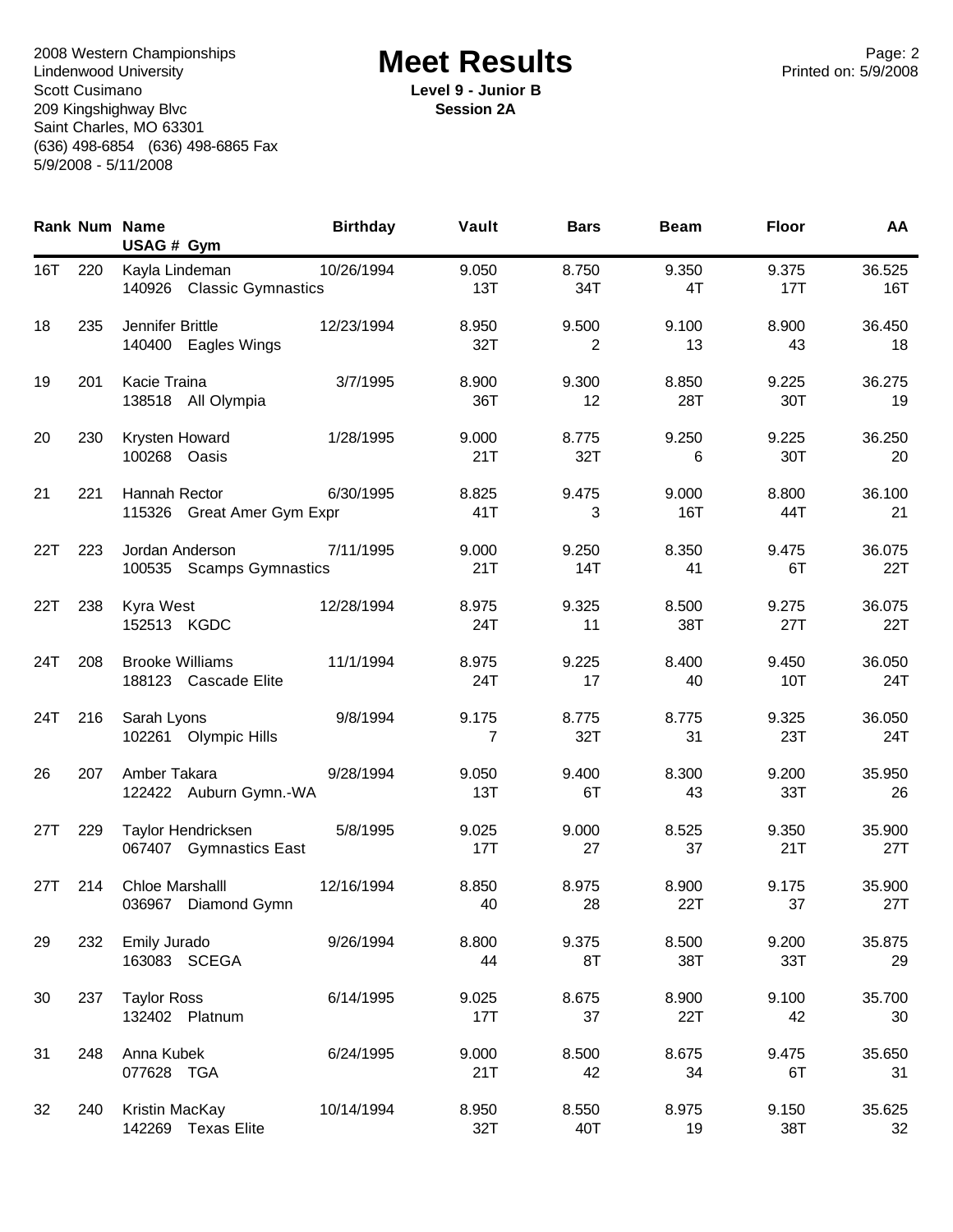Page: 3<br>
Lindenwood University **Example Acet Results**<br>
Printed on: 5/9/2008 Lindenwood University Scott Cusimano 209 Kingshighway Blvc Saint Charles, MO 63301 (636) 498-6854 (636) 498-6865 Fax 5/9/2008 - 5/11/2008

**Level 9 - Junior B Session 2A**

|    |     | <b>Rank Num Name</b><br>USAG # Gym          | <b>Birthday</b> | Vault        | <b>Bars</b>  | <b>Beam</b>  | <b>Floor</b> | AA           |
|----|-----|---------------------------------------------|-----------------|--------------|--------------|--------------|--------------|--------------|
| 33 | 227 | <b>Taylor Mastroluca</b><br>143920 AGA - CA | 4/25/1995       | 8.875<br>39  | 8.475<br>43  | 8.850<br>28T | 9.325<br>23T | 35.525<br>33 |
| 34 | 242 | Abigail Fennell<br>066080 WOGA              | 10/27/1994      | 9.125<br>9T  | 9.175<br>19T | 7.975<br>47  | 9.200<br>33T | 35.475<br>34 |
| 35 | 211 | Hope Glembo<br>101993 Multnomah AC          | 5/1/1995        | 8.975<br>24T | 9.100<br>24T | 8.000<br>46  | 9.375<br>17T | 35.450<br>35 |
| 36 | 226 | Carissa Lim<br>162858 All Olympia           | 11/15/1994      | 8.825<br>41T | 8.600<br>39  | 8.550<br>35T | 9.425<br>12T | 35.400<br>36 |
| 37 | 233 | Jordan Wiley<br>087753 Cascade All Stars    | 7/10/1995       | 8.775<br>45T | 8.550<br>40T | 8.825<br>30  | 9.225<br>30T | 35.375<br>37 |
| 38 | 210 | Makayla Betz<br>112415 Leading Edge         | 12/6/1994       | 8.825<br>41T | 9.150<br>21T | 8.250<br>44  | 9.125<br>41  | 35.350<br>38 |
| 39 | 247 | Nicole Wangler<br>162031 TAGS South         | 12/23/1994      | 9.200<br>5T  | 8.450<br>44  | 8.925<br>21  | 8.750<br>46  | 35.325<br>39 |
| 40 | 249 | Ashley Reesman<br>108331 WCGC               | 3/8/1995        | 8.950<br>32T | 8.000<br>47  | 8.900<br>22T | 9.425<br>12T | 35.275<br>40 |
| 41 | 224 | Breanna Young<br>161468 Triad Gymnastics    | 5/5/1995        | 8.950<br>32T | 8.200<br>45  | 8.750<br>32  | 9.350<br>21T | 35.250<br>41 |
| 42 | 236 | Keri Peel<br>100116 Genesis                 | 4/26/1995       | 8.250<br>48  | 8.950<br>29  | 8.700<br>33  | 9.200<br>33T | 35.100<br>42 |
| 43 | 243 | <b>Bailey McIntire</b><br>110764 Edge       | 11/22/1994      | 8.625<br>47  | 9.050<br>26  | 8.200<br>45  | 9.150<br>38T | 35.025<br>43 |
| 44 | 225 | <b>Allison Halsey</b><br>130315 Victory     | 7/6/1995        | 8.900<br>36T | 8.100<br>46  | 8.550<br>35T | 9.375<br>17T | 34.925<br>44 |
| 45 | 234 | Hannah Hill<br>Bart Conner Gymn.<br>172591  | 3/26/1995       | 8.900<br>36T | 8.625<br>38  | 8.900<br>22T | 8.475<br>47  | 34.900<br>45 |
| 46 | 218 | Rachel Holman<br>131401 WOGA                | 3/17/1995       | 9.400<br>2   | 6.550<br>48  | 9.000<br>16T | 9.450<br>10T | 34.400<br>46 |
| 47 | 239 | Lucy Robins<br>069270 MEGA                  | 9/12/1994       | 9.025<br>17T | 8.750<br>34T | 8.900<br>22T | 7.375<br>49  | 34.050<br>47 |
| 48 | 246 | Leanna Mathews<br>065506 Premier Gymn.-NE   | 11/30/1994      | 8.775<br>45T | 8.825<br>31  | 7.850<br>48  | 8.100<br>48  | 33.550<br>48 |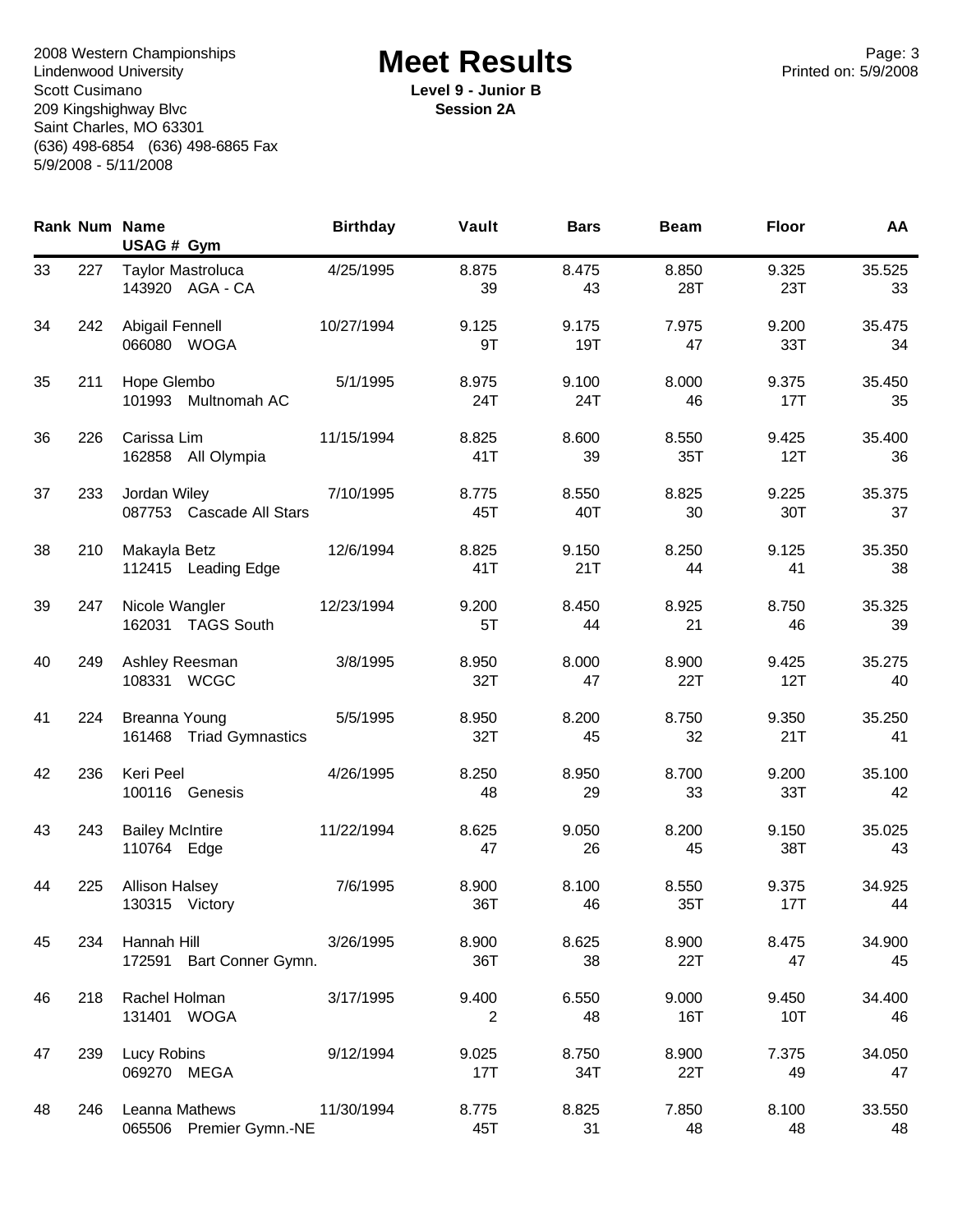Page: 4<br>
Lindenwood University **Example Acet Results**<br>
Printed on: 5/9/2008 Lindenwood University Scott Cusimano 209 Kingshighway Blvc Saint Charles, MO 63301 (636) 498-6854 (636) 498-6865 Fax 5/9/2008 - 5/11/2008

**Level 9 - Junior B Session 2A**

|    |     | <b>Rank Num Name</b><br>USAG # Gym      | <b>Birthday</b> | Vault       | <b>Bars</b> | Beam        | <b>Floor</b> | AA          |
|----|-----|-----------------------------------------|-----------------|-------------|-------------|-------------|--------------|-------------|
| 49 | 241 | Caroline Boling<br>087117<br>Top Flight | 4/24/1995       | 0.000<br>49 | 0.000<br>49 | 0.000<br>49 | 9.275<br>271 | 9.275<br>49 |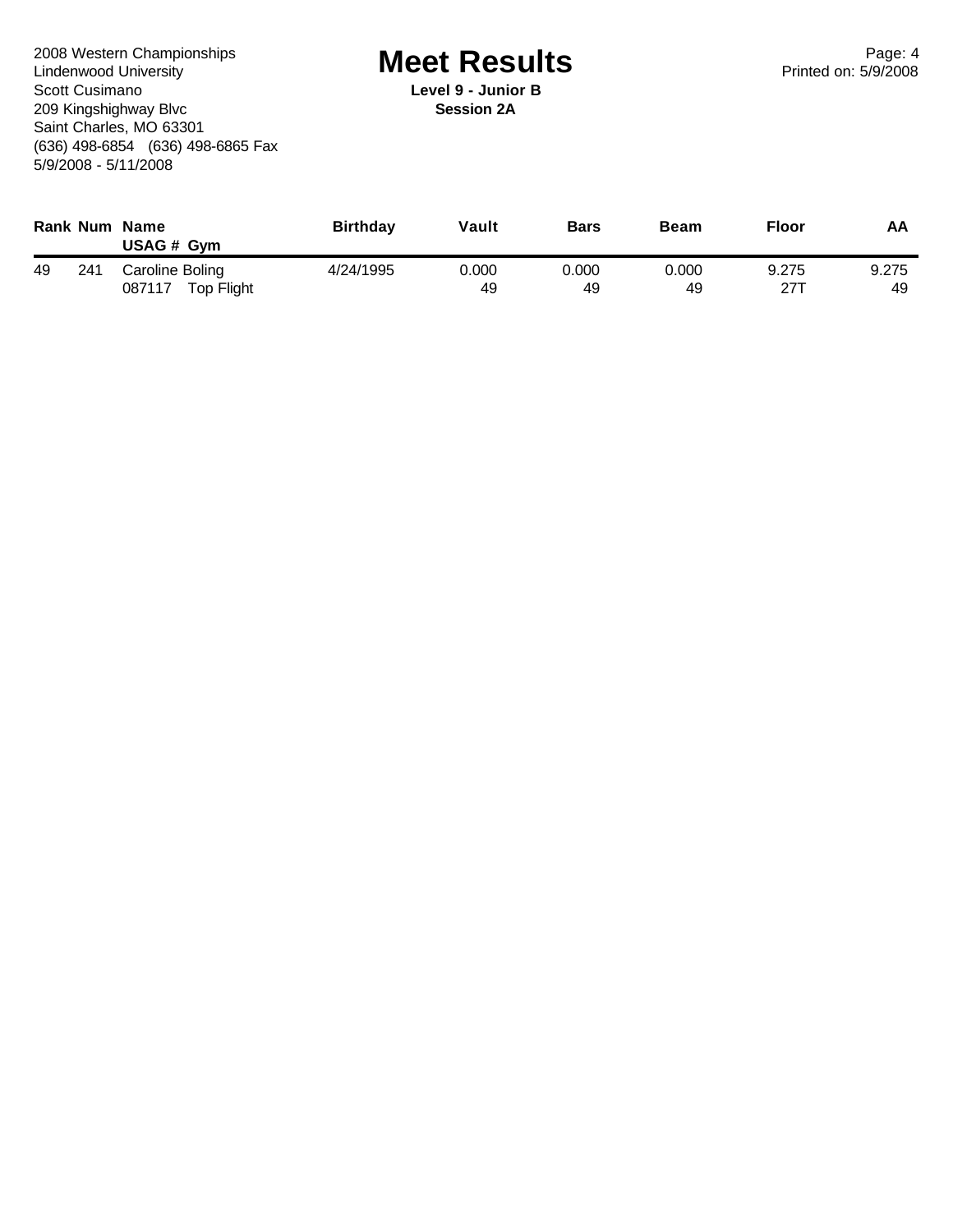Page: 1<br>
Lindenwood University **Example Acet Results**<br>
Printed on: 5/9/2008 Lindenwood University Scott Cusimano 209 Kingshighway Blvc Saint Charles, MO 63301 (636) 498-6854 (636) 498-6865 Fax 5/9/2008 - 5/11/2008

**Level 9 - All Age Divisions**<br> **Consignation** 34 **Session 3A**

|                |     | <b>Rank Num Name</b><br>USAG # Gym              | <b>Birthday</b> | Vault          | <b>Bars</b>  | <b>Beam</b>  | <b>Floor</b>   | AA            |
|----------------|-----|-------------------------------------------------|-----------------|----------------|--------------|--------------|----------------|---------------|
| 1              | 304 | Elyse Smith<br>094510 Charter Oak Gliders       | 5/18/1994       | 9.275<br>10T   | 9.625<br>1   | 9.225<br>11T | 9.575<br>2T    | 37.700<br>1   |
| 2              | 301 | Gina Costa<br>020566 Airborne-CA                | 5/29/1994       | 9.400<br>2T    | 9.575<br>2T  | 9.100<br>21T | 9.575<br>2T    | 37.650<br>2   |
| 3              | 317 | Nicole Turner<br>099270 Texas Dreams            | 2/1/1994        | 9.450<br>1     | 9.325<br>16T | 9.300<br>8T  | 9.550<br>5T    | 37.625<br>3   |
| 4              | 306 | Heather Herscher<br>101868 Bay Aerials          | 8/8/1994        | 9.125<br>19    | 9.500<br>5T  | 9.500<br>1   | 9.375<br>32T   | 37.500<br>4   |
| 5              | 324 | Hanna Nordquist<br>107840 Twin City Twisters    | 8/8/1994        | 9.350<br>5     | 9.300<br>19T | 9.125<br>19T | 9.575<br>2T    | 37.350<br>5   |
| 6              | 333 | Amy Bellingham<br>070162 South Coast            | 6/17/1994       | 9.100<br>20T   | 9.300<br>19T | 9.475<br>2   | 9.450<br>20T   | 37.325<br>6   |
| $\overline{7}$ | 330 | Summer Raymond<br>075780 Olympus                | 8/31/1994       | 8.900<br>35T   | 9.550<br>4   | 9.375<br>5T  | 9.475<br>14T   | 37.300<br>7   |
| 8T             | 335 | Cheyanne Gavino<br>112035 Metropolitan          | 2/16/1994       | 9.325<br>6T    | 9.025<br>34T | 9.450<br>3   | 9.475<br>$14*$ | 37.275<br>8T  |
| 8T             | 342 | Erin Odom<br>069471 Texas East                  | 3/16/1994       | 9.275<br>$10*$ | 9.325<br>16T | 9.200<br>13T | 9.475<br>$14*$ | 37.275<br>8T  |
| 8T             | 309 | <b>Lily Gaffney</b><br>041070 Leading Edge      | 4/26/1994       | 9.275<br>$10*$ | 9.175<br>30  | 9.375<br>5T  | 9.450<br>20T   | 37.275<br>8T  |
| 11T            | 302 | Emma Craig<br>064590 Airborne-CA                | 2/19/1994       | 8.550<br>48    | 9.575<br>2T  | 9.375<br>5T  | 9.600<br>1     | 37.100<br>11T |
| 11T            | 319 | Maryah Huntley<br>067191 Chows Gymnastics       | 5/13/1994       | 8.950<br>33T   | 9.325<br>16T | 9.300<br>8T  | 9.525<br>9T    | 37.100<br>11T |
| 11T            | 318 | <b>Masison Kilchrist</b><br>100932 WGA Texans   | 5/24/1994       | 9.150<br>17T   | 9.400<br>11T | 9.150<br>16T | 9.400<br>27T   | 37.100<br>11T |
| 14             | 348 | Elizabeth Dreyer<br>038508 St. Louis Gym Centre | 1/5/1994        | 9.250<br>14T   | 9.200<br>26T | 9.200<br>13T | 9.400<br>27T   | 37.050<br>14  |
| 15T            | 315 | MaKenzie Johnson<br>095524 Eagles Wings         | 2/24/1994       | 9.250<br>14T   | 8.925<br>38  | 9.300<br>8T  | 9.525<br>9T    | 37.000<br>15T |
| 15T            | 303 | Jordan Ratcliff<br>099053 Diablo                | 3/19/1994       | 9.275<br>10T   | 9.400<br>11T | 9.425<br>4   | 8.900<br>46T   | 37.000<br>15T |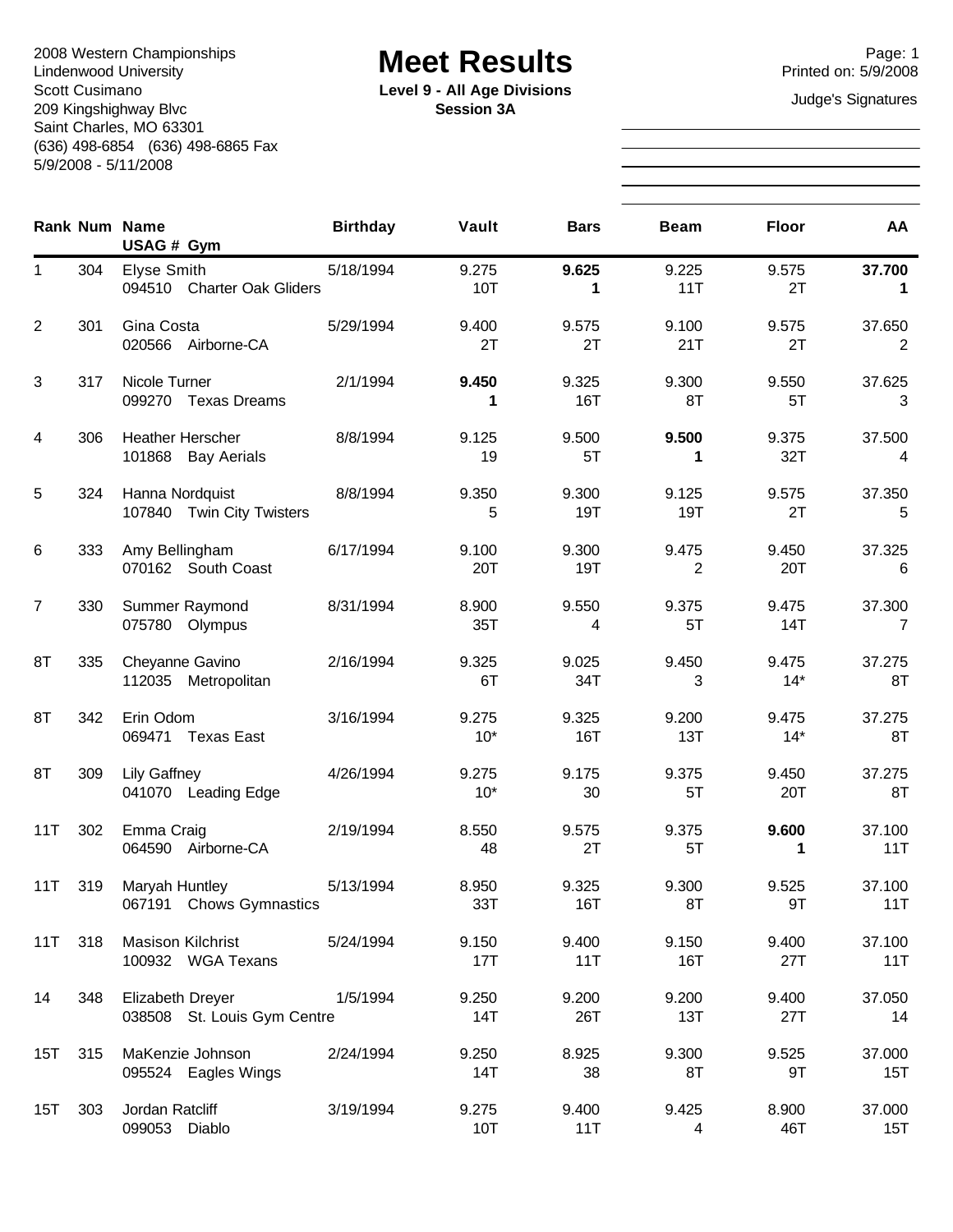Page: 2<br>
Lindenwood University **Example Acet Results**<br>
Printed on: 5/9/2008 Lindenwood University Scott Cusimano 209 Kingshighway Blvc Saint Charles, MO 63301 (636) 498-6854 (636) 498-6865 Fax 5/9/2008 - 5/11/2008

**Level 9 - All Age Divisions Session 3A**

|     |     | <b>Rank Num Name</b><br>USAG # Gym             | <b>Birthday</b> | Vault        | <b>Bars</b>    | <b>Beam</b>  | <b>Floor</b> | AA            |
|-----|-----|------------------------------------------------|-----------------|--------------|----------------|--------------|--------------|---------------|
| 17  | 320 | Mackenzie Dent<br>074938 Classic Gymnastics    | 5/18/1994       | 9.075<br>23T | 9.150<br>31    | 9.200<br>13T | 9.375<br>32T | 36.800<br>17  |
| 18  | 331 | <b>Emily Sanchez</b><br>065936 Precision Gymn  | 5/9/1994        | 9.250<br>14T | 9.475<br>8     | 8.800<br>33T | 9.225<br>41T | 36.750<br>18  |
| 19  | 314 | Mackenzie Miller<br>101788 Bannons             | 3/24/1994       | 9.000<br>28T | 9.025<br>34T   | 9.150<br>16T | 9.500<br>12T | 36.675<br>19  |
| 20  | 321 | M'rcy Matsunami<br>090823 Premier Gymn.-NE     | 4/28/1994       | 9.100<br>20T | 8.975<br>37    | 9.100<br>21T | 9.425<br>26  | 36.600<br>20  |
| 21  | 313 | <b>Tiara Phipps</b><br>135481 Aerial Athletics | 8/11/1994       | 9.325<br>6T  | 9.350<br>14T   | 8.475<br>43  | 9.400<br>27T | 36.550<br>21  |
| 22T | 316 | Molly O'Bryan<br>106244 Plano Unlimited        | 8/3/1994        | 8.850<br>39T | 9.350<br>14T   | 8.800<br>33T | 9.525<br>9T  | 36.525<br>22T |
| 22T | 329 | <b>Emily Srok</b><br>074836 Brown's Las Vegas  | 3/7/1994        | 9.100<br>20T | 9.250<br>22T   | 8.925<br>28T | 9.250<br>39T | 36.525<br>22T |
| 24T | 341 | Kaitlin Gunn<br>098867 Texas Dreams            | 4/27/1994       | 8.850<br>39T | 9.200<br>$26*$ | 8.975<br>27  | 9.475<br>14T | 36.500<br>24T |
| 24T | 340 | Rachel Abrams<br>107932 Rowland/Ballard        | 3/8/1994        | 8.700<br>44T | 9.200<br>$26*$ | 9.150<br>16T | 9.450<br>20T | 36.500<br>24T |
| 26T | 334 | Jubilee Sappington<br>326635 FlightSchool      | 6/4/1994        | 9.000<br>28T | 8.750<br>41    | 9.225<br>11T | 9.450<br>20T | 36.425<br>26T |
| 26T | 337 | Rachel Henderson<br>007666 Jenks Gymnastics    | 8/2/1994        | 9.150<br>17T | 8.875<br>39    | 9.100<br>21T | 9.300<br>36T | 36.425<br>26T |
| 26T | 332 | Allison Bellingham<br>070160 South Coast       | 6/17/1994       | 8.875<br>38  | 9.225<br>24T   | 9.050<br>26  | 9.275<br>38  | 36.425<br>26T |
| 29T | 312 | Stefany Bryan<br>061712 Seattle Gymn           | 7/15/1994       | 8.975<br>31T | 8.700<br>42T   | 9.125<br>19T | 9.550<br>5T  | 36.350<br>29T |
| 29T | 325 | Katherine Chang<br>059198 Airborne-CA          | 1/24/1994       | 9.050<br>26  | 9.225<br>24T   | 8.675<br>36  | 9.400<br>27T | 36.350<br>29T |
| 31  | 338 | <b>Brianna George</b><br>046566 KGDC           | 1/25/1994       | 9.400<br>2T  | 9.450<br>9     | 8.000<br>47T | 9.450<br>20T | 36.300<br>31  |
| 32  | 307 | Latia Smiley<br>158521 Auburn Gymn.-WA         | 8/14/1994       | 9.025<br>27  | 9.100<br>33    | 8.925<br>28T | 9.225<br>41T | 36.275<br>32  |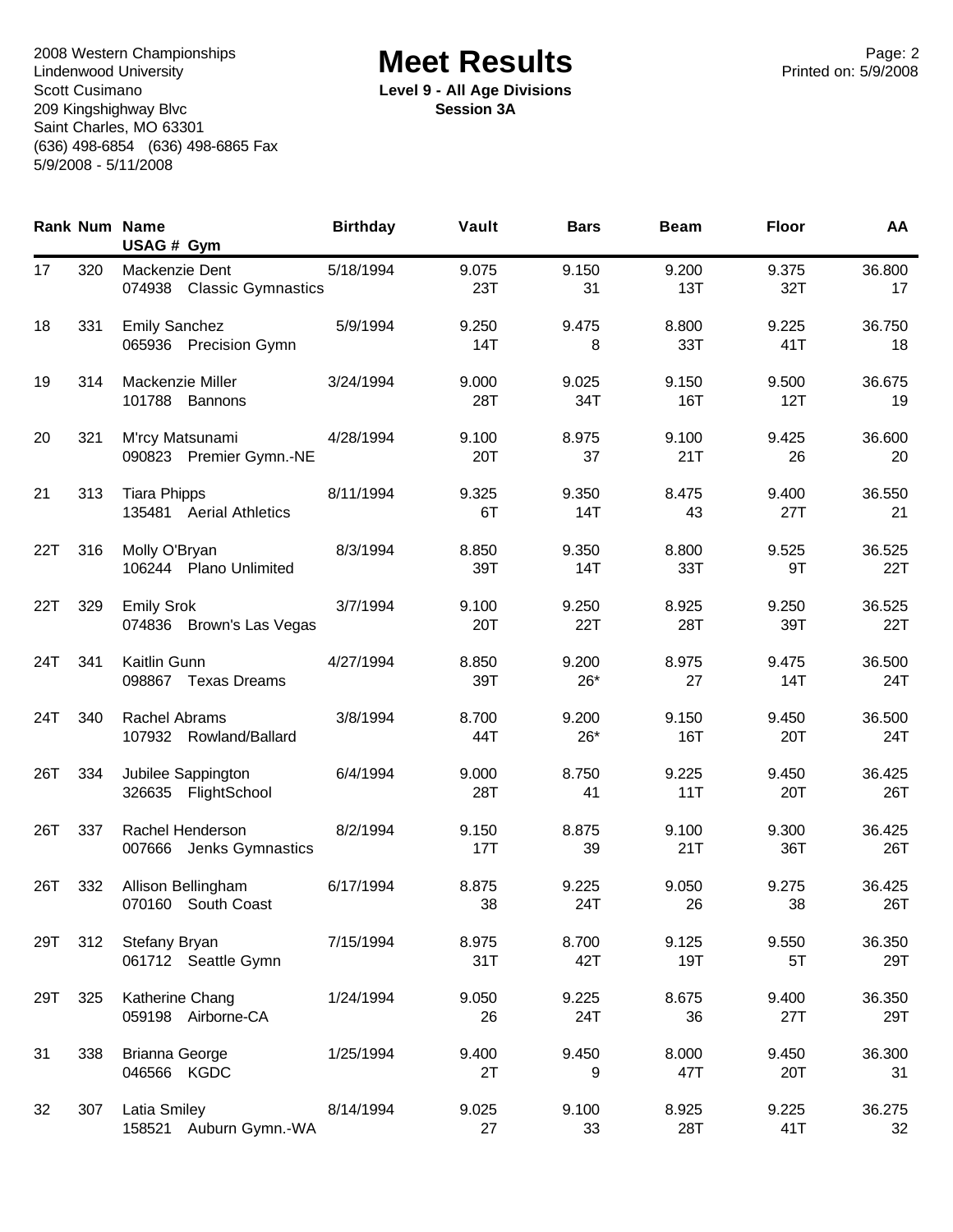Page: 3<br>
Lindenwood University **Example Acet Results**<br>
Printed on: 5/9/2008 Lindenwood University Scott Cusimano 209 Kingshighway Blvc Saint Charles, MO 63301 (636) 498-6854 (636) 498-6865 Fax 5/9/2008 - 5/11/2008

**Level 9 - All Age Divisions Session 3A**

|     |     | <b>Rank Num Name</b><br>USAG # Gym                     | <b>Birthday</b> | Vault        | <b>Bars</b>  | <b>Beam</b>  | <b>Floor</b> | AA            |
|-----|-----|--------------------------------------------------------|-----------------|--------------|--------------|--------------|--------------|---------------|
| 33  | 336 | <b>Tayllor Allen</b><br>141634 Colorado Aerials        | 8/3/1994        | 8.625<br>46  | 9.250<br>22T | 8.900<br>30  | 9.450<br>20T | 36.225<br>33  |
| 34T | 311 | <b>Madison Kellar</b><br>079876 Puget Sound            | 5/13/1994       | 8.850<br>39T | 9.500<br>5T  | 9.100<br>21T | 8.675<br>48  | 36.125<br>34T |
| 34T | 349 | <b>Bailey Walker</b><br>063652 TAGS South              | 7/19/1994       | 9.300<br>9   | 9.025<br>34T | 8.500<br>41T | 9.300<br>36T | 36.125<br>34T |
| 36  | 323 | Sarah Neuman<br>105375<br><b>Twin City Twisters</b>    | 2/20/1994       | 8.775<br>43  | 9.300<br>19T | 8.550<br>39  | 9.475<br>14T | 36.100<br>36  |
| 37  | 328 | Mackenzie Bennion<br>098290<br>Brown's Las Vegas       | 6/13/1994       | 9.325<br>6T  | 9.425<br>10  | 8.000<br>47T | 9.325<br>34T | 36.075<br>37  |
| 38  | 339 | Alyssa Kaschak<br>066081<br>Metroplex                  | 2/13/1994       | 8.900<br>35T | 9.125<br>32  | 9.100<br>21T | 8.900<br>46T | 36.025<br>38  |
| 39T | 326 | Paige Bottano<br>110310 AGA - CA                       | 3/31/1994       | 9.075<br>23T | 9.200<br>26T | 8.300<br>46  | 9.400<br>27T | 35.975<br>39T |
| 39T | 347 | Olivia Cattelino<br>025301<br><b>Scamps Gymnastics</b> | 6/17/1994       | 8.950<br>33T | 9.375<br>13  | 8.450<br>44  | 9.200<br>43  | 35.975<br>39T |
| 41  | 322 | <b>Emily Guimont</b><br><b>TAGS South</b><br>072060    | 3/16/1994       | 8.850<br>39T | 8.700<br>42T | 8.725<br>35  | 9.550<br>5T  | 35.825<br>41  |
| 42  | 308 | Danielle Mosbrucker<br>109933<br><b>Idaho Elite</b>    | 5/11/1994       | 9.075<br>23T | 8.675<br>44  | 8.500<br>41T | 9.500<br>12T | 35.750<br>42  |
| 43  | 327 | Frankey Janshen<br>045634 Desert Lights                | 5/20/1994       | 8.900<br>35T | 9.500<br>5T  | 8.375<br>45  | 8.925<br>45  | 35.700<br>43  |
| 44  | 344 | Candy Stack<br>104720<br>M & M Gym                     | 2/10/1994       | 8.700<br>44T | 8.825<br>40  | 8.875<br>31  | 9.125<br>44  | 35.525<br>44  |
| 45  | 310 | Emma Mitsui<br>129758 Metropolitan                     | 1/16/1994       | 9.400<br>2T  | 7.825<br>48  | 8.650<br>37  | 9.475<br>14T | 35.350<br>45  |
| 46  | 305 | <b>Shelby Gardelius</b><br>094257 San Mateo            | 1/6/1994        | 9.000<br>28T | 8.075<br>47  | 8.525<br>40  | 9.550<br>5T  | 35.150<br>46  |
| 47  | 345 | Alex Marasco<br>066962 Premier Gymn.-NE                | 3/20/1994       | 8.975<br>31T | 8.175<br>46  | 8.575<br>38  | 9.325<br>34T | 35.050<br>47  |
| 48  | 346 | Maggie Steier<br>053262 Premier Gymn.-NE               | 4/21/1994       | 8.600<br>47  | 8.325<br>45  | 8.825<br>32  | 9.250<br>39T | 35.000<br>48  |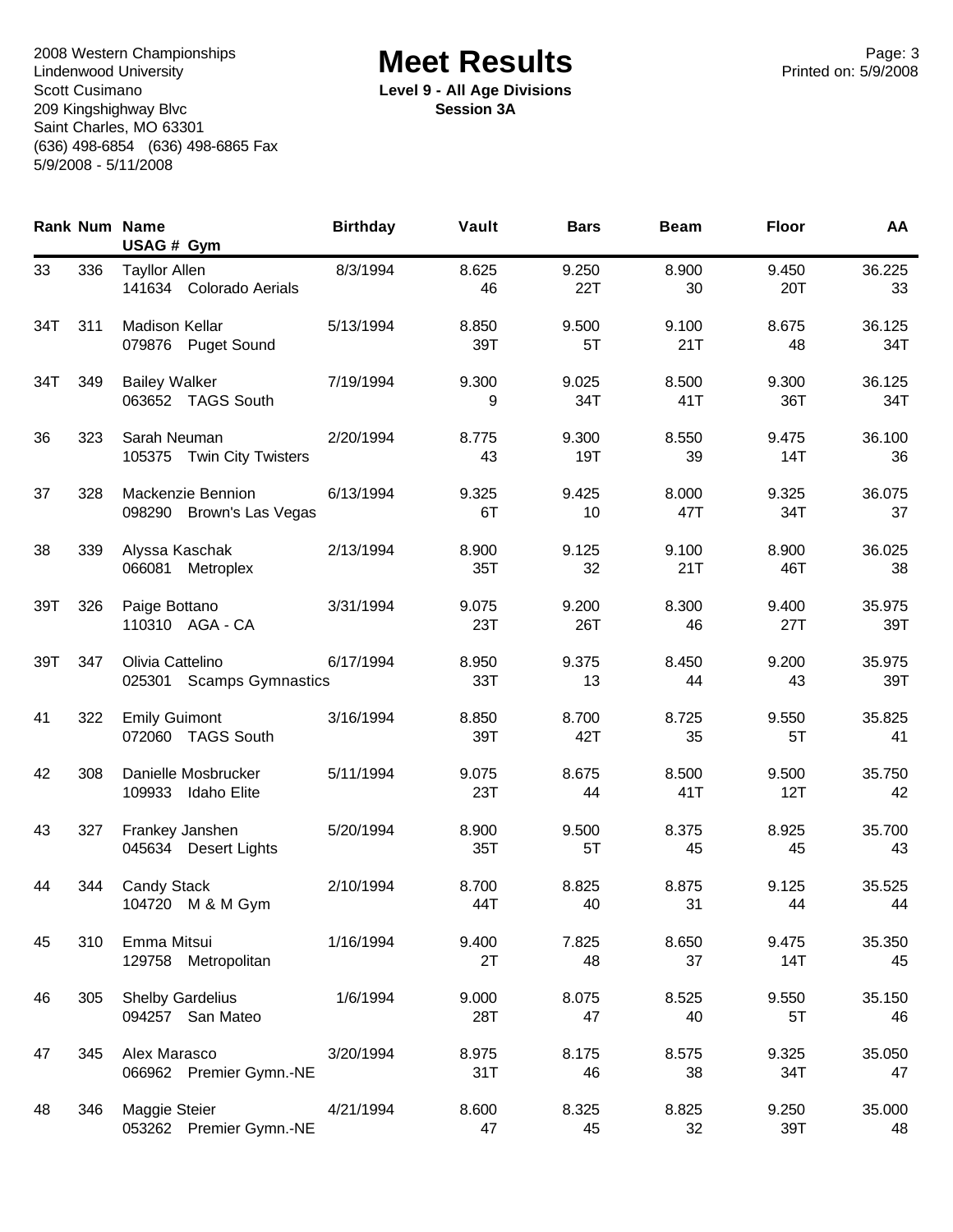### **2008 Western Championships**

Lindenwood University 209 Kingshighway Blvc Saint Charles, MO 63301 (636) 498-6854 (636) 498-6865 Fax 5/9/2008 - 5/11/2008

# Meet Results

**Level 9 - Junior D Session 4A**

| <b>Rank</b>    | <b>Num</b> | <b>Name</b><br>Gym                            | <b>Vault</b>            | <b>Bars</b>             | <b>Beam</b>  | Floor              | AA            |
|----------------|------------|-----------------------------------------------|-------------------------|-------------------------|--------------|--------------------|---------------|
| $\mathbf{1}$   | 413        | Paige Glore<br>Achievers                      | 9.300<br>7T             | 9.225<br>10T            | 9.450<br>1   | 9.525<br>8T        | 37.500<br>1   |
| $\overline{2}$ | 431        | Jaclyn McCartin<br><b>Charter Oak Gliders</b> | 8.875<br>25T            | 9.625<br>1              | 9.425<br>2   | 9.475<br>13T       | 37.400<br>2   |
| 3              | 442        | Abby Baker<br><b>Cypress Academy</b>          | 9.250<br>9              | 9.400<br>4              | 9.300<br>5T  | 9.350<br>29T       | 37.300<br>3   |
| 4              | 444        | Erin Lewallen<br><b>Houston Gymn</b>          | 9.475<br>$\overline{c}$ | 9.075<br>22T            | 9.250<br>7T  | 9.450<br>20T       | 37.250<br>4   |
| $\sqrt{5}$     | 411        | Madison Podlucky<br>Leading Edge              | 9.375<br>3T             | 9.075<br>22T            | 9.200<br>12  | 9.550<br>5T        | 37.200<br>5   |
| 6              | 403        | Crystal Paz<br><b>Bay Aerials</b>             | 9.350<br>6              | 9.475<br>3              | 8.775<br>26T | 9.525<br><b>8T</b> | 37.125<br>6   |
| $\tau$         | 440        | Shannon Reynolds<br>Champion                  | 8.875<br>25T            | 9.525<br>$\overline{c}$ | 9.150<br>13T | 9.475<br>13T       | 37.025<br>7   |
| $\,8\,$        | 419        | Alexa Johnson<br><b>Chows Gymnastics</b>      | 9.200<br>10             | 8.950<br>26             | 9.225<br>10T | 9.575<br>3T        | 36.950<br>8   |
| 9              | 415        | Tori Crowley<br>MGA Gymn                      | 9.175<br>11T            | 8.900<br>30             | 9.225<br>10T | 9.575<br>3T        | 36.875<br>9   |
| 10             | 416        | Kelsey Aucoin<br><b>Texas Dreams</b>          | 9.375<br>3T             | 8.500<br>40             | 9.300<br>5T  | 9.650<br><b>1T</b> | 36.825<br>10  |
| 11T            | 433        | Kiley Field<br><b>Gold Coast</b>              | 8.850<br>28T            | 9.325<br>$7\mathrm{T}$  | 9.050<br>18* | 9.525<br><b>8T</b> | 36.750<br>11T |
| 11T            | 441        | Alivia Koons<br>Conoco Phillip                | 9.025<br>19T            | 9.175<br>13T            | 9.050<br>18* | 9.500<br>12        | 36.750<br>11T |
| 13             | 418        | Kristen Etherton<br>Victory                   | 8.750<br>35             | 9.125<br>18T            | 9.350<br>3T  | 9.475<br>13T       | 36.700<br>13  |
| 14             | 428        | Natalie Trejo<br>Deltchev's                   | 8.875<br>25T            | 8.925<br>$27\mathrm{T}$ | 9.350<br>3T  | 9.475<br>13T       | 36.625<br>14  |
| 15             | 435        | Ellese Sakai-Hart                             | 8.800                   | 9.175                   | 9.250        | 9.375              | 36.600        |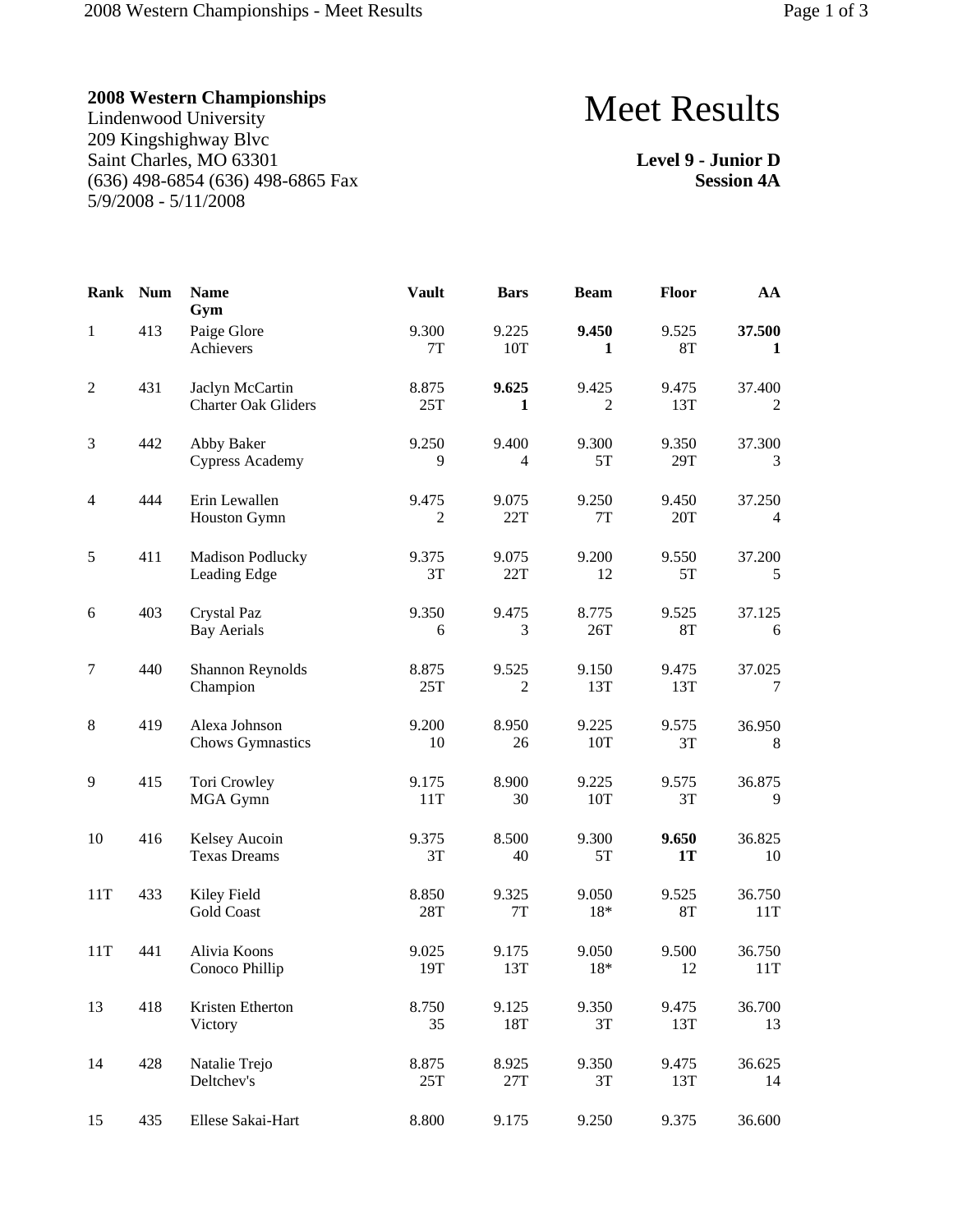|     |     | Santa Cruz                                   | 31T                   | 13T                    | 7T           | 28                 | 15            |
|-----|-----|----------------------------------------------|-----------------------|------------------------|--------------|--------------------|---------------|
| 16  | 438 | <b>Madison Kratzke</b><br>Seattle Gymn       | 8.925<br>22T          | 9.200<br>12            | 9.250<br>7T  | 9.200<br>36T       | 36.575<br>16  |
| 17T | 430 | Kaitlin Lierman<br>Desert Lights             | 8.925<br>22T          | 9.125<br>18T           | 8.950<br>22  | 9.475<br>13T       | 36.475<br>17T |
| 17T | 445 | Maria Hundley<br><b>JET Gymnastics</b>       | 8.900<br>24           | 9.150<br>15T           | 9.150<br>13T | 9.275<br>33T       | 36.475<br>17T |
| 19  | 412 | Alyssa Nguyen<br>Metro Gymn Center           | 9.050<br>16T          | 9.375<br>5             | 8.775<br>26T | 9.250<br>35        | 36.450<br>19  |
| 20  | 417 | Madison Kaeppeler<br><b>Texas Dreams</b>     | 9.575<br>$\mathbf{1}$ | 9.000<br>25            | 8.350<br>44  | 9.475<br>13T       | 36.400<br>20  |
| 21T | 449 | Carli Currington<br><b>WOGA</b>              | 8.850<br>28T          | 9.300<br>9             | 8.675<br>30  | 9.525<br><b>8T</b> | 36.350<br>21T |
| 21T | 434 | Julia Spring<br>Kips                         | 9.150<br>13           | 8.925<br>27T           | 8.850<br>24  | 9.425<br>23T       | 36.350<br>21T |
| 23T | 429 | Kristin Kennedy<br><b>Desert Gymcats</b>     | 8.200<br>46           | 9.350<br>6             | 9.125<br>16  | 9.650<br><b>1T</b> | 36.325<br>23T |
| 23T | 426 | Alyssa Wright<br>AGA - CA                    | 9.300<br>7T           | 9.150<br>15T           | 8.425<br>42  | 9.450<br>20T       | 36.325<br>23T |
| 25T | 402 | Richelle Asa<br>AGA - CA                     | 9.375<br>3T           | 8.300<br>45            | 9.075<br>17  | 9.550<br>5T        | 36.300<br>25T |
| 25T | 404 | Geena Renk<br>Cresenta Valley                | 9.175<br>11T          | 8.725<br>33T           | 8.925<br>23  | 9.475<br>13T       | 36.300<br>25T |
| 27T | 405 | Victoria Dahlhoff<br>San Mateo               | 9.050<br>16T          | 9.125<br>18T           | 8.525<br>36T | 9.550<br>5T        | 36.250<br>27T |
| 27T | 421 | Carissa Kraus<br><b>Gleasons Maple Grove</b> | 9.000<br>21           | 9.225<br>10T           | 8.575<br>34  | 9.450<br>20T       | 36.250<br>27T |
| 29  | 432 | <b>Tierney Stewart</b><br>Go For It USA      | 8.550<br>43           | 9.325<br>$7\mathrm{T}$ | 9.150<br>13T | 9.100<br>39T       | 36.125<br>29  |
| 30  | 406 | Kayla DeFrancesco<br><b>SCEGA</b>            | 9.100<br>15           | 8.600<br>36            | 8.975<br>21  | 9.100<br>39T       | 35.775<br>30  |
| 31  | 437 | Tia Fogle<br>Metropolitan                    | 8.850<br>28T          | 8.475<br>41T           | 9.025<br>20  | 9.400<br>26T       | 35.750<br>31  |
| 32  | 410 | Mia Tabbutt<br>Lakewood                      | 9.125<br>14           | 9.050<br>24            | 8.650<br>31T | 8.825<br>47        | 35.650<br>32  |
| 33  | 414 | Kim McRobbie<br>Metroplex                    | 9.025<br>19T          | 8.575<br>37T           | 8.500<br>38  | 9.425<br>23T       | 35.525<br>33  |